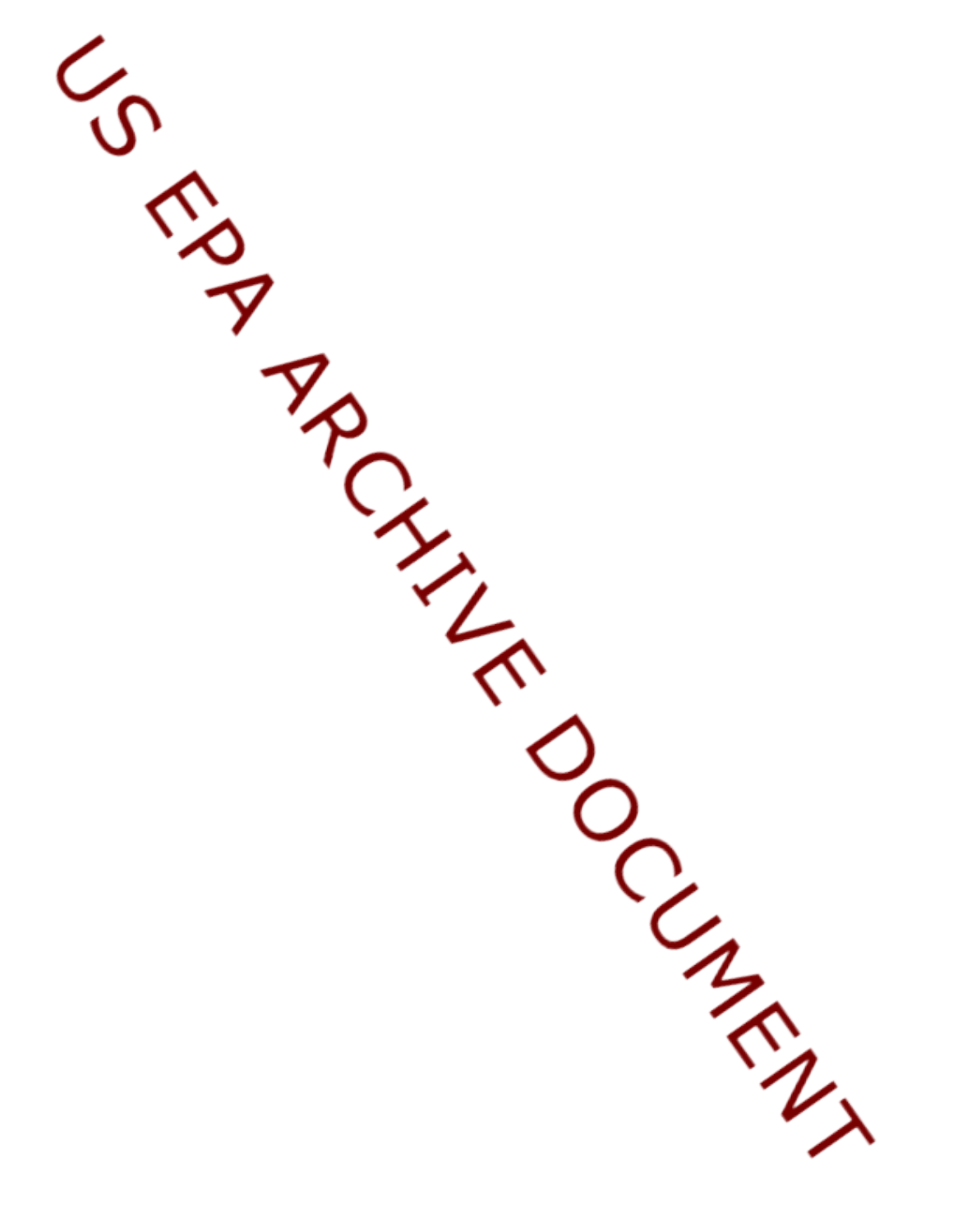## **THE ENVIRONMENTAL TECHNOLOGY VERIFICATION**







| <b>ETV Joint Verification Statement</b> |                                                                           |             |                                     |  |  |
|-----------------------------------------|---------------------------------------------------------------------------|-------------|-------------------------------------|--|--|
| <b>TECHNOLOGY TYPE:</b>                 | <b>ON-LINE NUTRIENT ANALYZER</b>                                          |             |                                     |  |  |
| <b>APPLICATION:</b>                     | NUTRIENT MONITORING AT AN INDUSTRIAL<br><b>WASTEWATER TREATMENT PLANT</b> |             |                                     |  |  |
| <b>TECHNOLOGY NAME:</b>                 | $TNPC-4110(C)$                                                            |             |                                     |  |  |
| <b>COMPANY:</b>                         | <b>Shimadzu Scientific Instruments, Inc.</b>                              |             |                                     |  |  |
| <b>ADDRESS:</b>                         | <b>7102 Riverwood Drive</b><br>Columbia, Maryland 21046                   | <b>FAX:</b> | PHONE: 410-381-1227<br>410-381-1222 |  |  |
| <b>WEB SITE:</b><br>$E\text{-}MAIL:$    | www.ssi.shimadzu.com<br>RHClifford@SHIMADZU.com                           |             |                                     |  |  |

The U.S. Environmental Protection Agency (EPA) supports the Environmental Technology Verification (ETV) Program to facilitate the deployment of innovative or improved environmental technologies through performance verification and dissemination of information. The goal of the ETV Program is to further environmental protection by accelerating the acceptance and use of improved and cost-effective technologies. ETV seeks to achieve this goal by providing high-quality, peer-reviewed data on technology performance to those involved in the design, distribution, financing, permitting, purchase, and use of environmental technologies. Information and ETV documents are available at www.epa.gov/etv.

ETV works in partnership with recognized standards and testing organizations, with stakeholder groups (consisting of buyers, vendor organizations, and permitters), and with individual technology developers. The program evaluates the performance of innovative technologies by developing test plans that are responsive to the needs of stakeholders, conducting field or laboratory tests (as appropriate), collecting and analyzing data, and preparing peer-reviewed reports. All evaluations are conducted in accordance with rigorous quality assurance (QA) protocols to ensure that data of known and adequate quality are generated and that the results are defensible.

The Advanced Monitoring Systems (AMS) Center, one of six verification centers under ETV, is operated by Battelle in cooperation with EPA's National Exposure Research Laboratory. In collaboration with the DuPont Company, the AMS Center evaluated the performance of nutrient monitors to measure water quality. This verification statement provides a summary of the test results for the Shimadzu Scientific Instruments, Inc., TNPC-4110(C) on-line water quality analyzer.

## **VERIFICATION TEST DESCRIPTION**

The objective of this verification test was to evaluate the  $TNPC-4110(C)$ 's performance in quantifying total nitrogen (TN) and total phosphorus (TP) concentrations in wastewater at an industrial wastewater treatment plant. The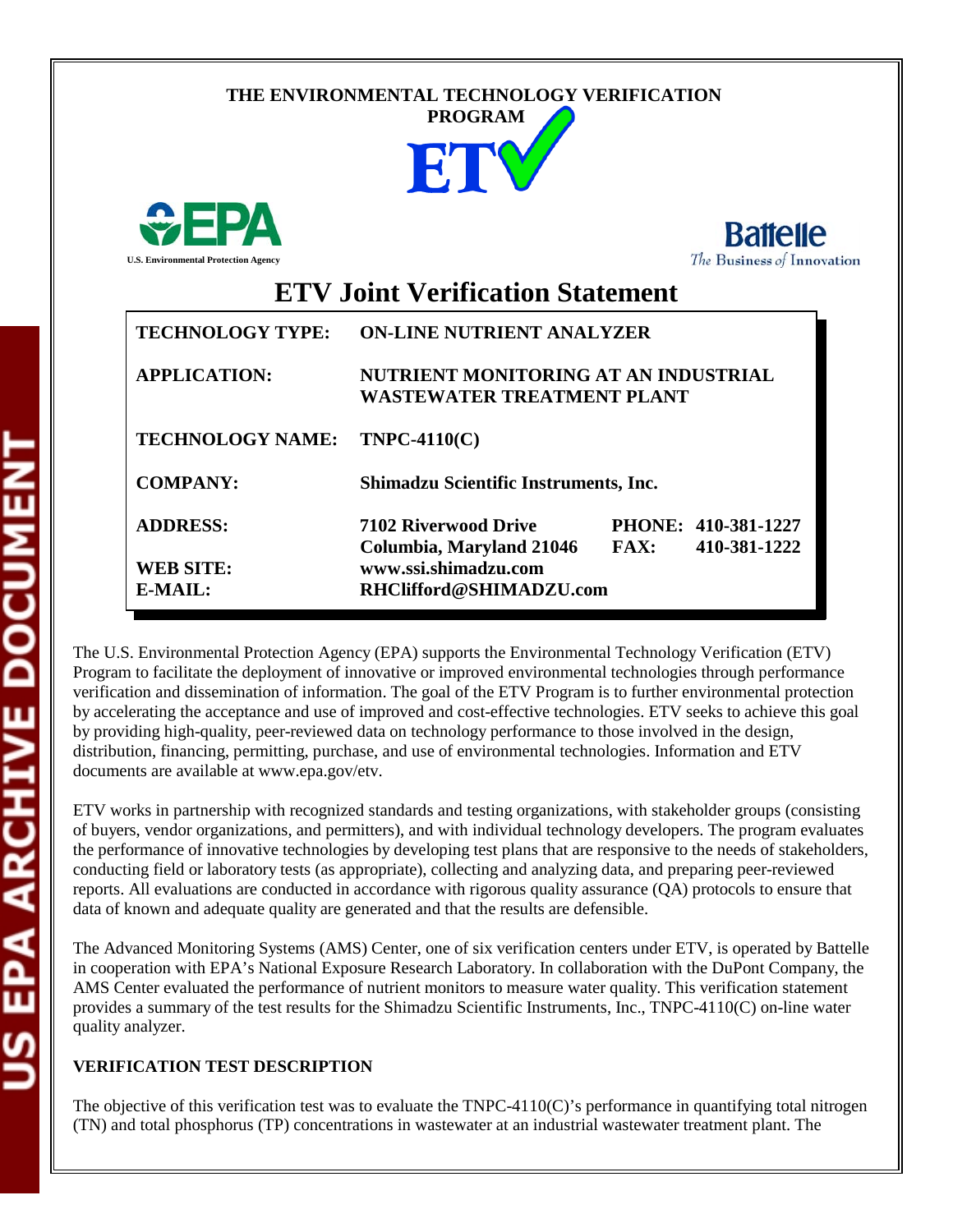verification test was conducted between May 5 and June 16, 2005, at the DuPont Company's industrial wastewater treatment facility at the Spruance Plant in Richmond, Virginia. At the Spruance Plant, DuPont manufactures engineering polymers/plastics and fibers (e.g., NOMEX<sup>®</sup> flame retardant and KEVLAR<sup>®</sup>). Operations Management International (OMI), Inc., operates the wastewater treatment plant under contract with DuPont and provided the dayto-day logistical support for this verification test. The wastewater from the Spruance Plant provided a single example of possible matrix effects associated with wastewater monitoring. The verification test was designed to evaluate accuracy, bias, linearity, limit of detection (LOD), reproducibility, span and zero drift, matrix effects, data completeness, and operational factors.

The test had two components: off-line testing (two phases) and on-line effluent monitoring. During off-line Phase I testing, the TNPC-4110(C) was challenged with multi-level nutrient standards and deionized (DI) water for TN and TP to determine its accuracy, bias, linearity, and LOD. The TNPC-4110(C) was challenged with additional nutrient standards for the determination of accuracy for several forms of nitrogen and phosphorus. Reproducibility was evaluated during off-line Phase I by repeatedly challenging the TNPC-4110(C) with a mixed standard containing potassium nitrate and potassium dihydrogenphosphate. To determine span and zero drift, once each week, DI water and the mixed nutrient standard were supplied to the TNPC-4110(C) for a total of five zero/span checks. During offline Phase I and Phase II testing, the TNPC-4110(C) was challenged with a series of samples containing altered matrices to determine matrix effects. In the on-line effluent monitoring phase, TNPC-4110(C) matrix effects were evaluated for the final effluent. Data completeness was assessed based on the overall data return, and operational factors were evaluated based on the observations of Battelle and OMI staff.

QA oversight of verification testing was provided by Battelle and EPA. Battelle QA staff conducted a technical systems audit, a performance evaluation audit, and a data quality audit of 10% of the test data. This verification statement, the full report on which it is based, and the test/QA plan for this verification test are all available at www.epa.gov/etv/centers/center1.html.

## **TECHNOLOGY DESCRIPTION**

The following description of the TNPC-4110(C) was provided by the vendor and does not represent verified information.

The TNPC-4110(C) is capable of analyzing or monitoring TN, TP, and total organic carbon (TOC). (TOC monitoring was not verified in this test, although measurements were conducted during on-line monitoring of effluent wastewater.) It can be used for nutrient monitoring and process control and automatically performs sampling, pretreatment (physical and chemical), digestion, and analysis. Calibration is required before starting measurements, and both off-line and automatic calibrations can be conducted. For automatic calibrations, an initial calibration is performed followed by additional calibrations during on-line measurement at specified intervals. For this verification test, automatic calibrations were performed every seven days.

Total phosphorus is measured using ozone as the oxidizer, with advanced photochemical oxidation, heat, sulfuric acid, and ultraviolet irradiation, leading to complete oxidation of the phosphorus in the sample. To ensure complete oxidation of the dissolved and particulate phosphates, the oxidation is performed at near boiling-water temperature. Sulfuric acid ammonium molybdate reacts with the phosphate ions, converting them to phosphomolybdate complex. The phosphomolybdate is then reduced, using ascorbic acid, to molybdenum blue. The intensity of the blue color is proportional to the phosphate concentration present in the sample. The minimum measurement cycle for TP is 43 minutes. Total nitrogen is measured using a catalytic combustion method, which involves the decomposition of nitrite, nitrate, ammonia, and organic nitrogen compounds into nitrogen monoxide at  $720^{\circ}$ C. The carrier gas containing the nitrogen monoxide is cooled and dehumidified using an electronic dehumidifier and passed to a chemiluminescence detector. Within the chemiluminescence detector, ozone is generated, which interacts with the nitrogen monoxide, producing excited nitrogen dioxide. A silicon diode is used to detect the light emitted from the excited molecules, which results in a signal that is proportional to the concentration of TN. The TN minimum measurement cycle is 4 minutes. Measurements can be conducted continuously (i.e., approximately every 4 minutes for TN only, every 43 minutes for TP only, or every 43 minutes for TN, TP, and TOC) or every 1, 2, 3, 4, 6, 12, or 24 hours. The TNPC-4110(C) can be configured to begin on-line measurements immediately or at a specified time.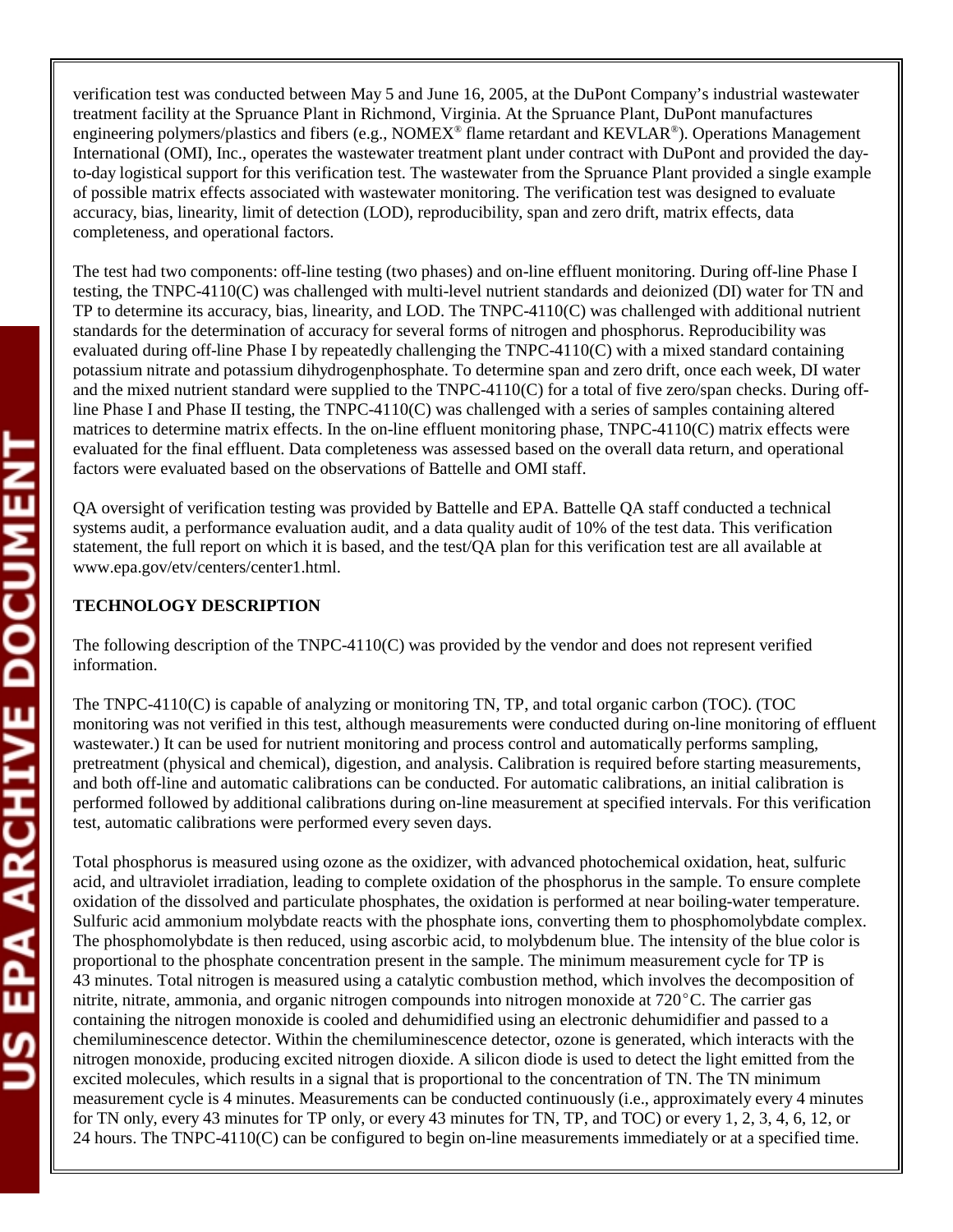During this verification test, on-line measurements were conducted at 1-hour intervals, and the nutrient measurement concentrations were output using the internal thermal printer. The TNPC-4110(C) consists of an automated pretreatment filtration system (optional), a multifunction injection system, an oxidation reactor vessel, and an absorbance detector, all in one unit for indoor installation. The dimensions of the TNPC-4110(C) are 980 millimeters (mm, 38.6 inches) in width, 1,560 mm (61.4 inches) in height, and 490 mm in depth (19.3 inches), excluding the pretreatment filtration system. It weighs approximately 100 kilograms (220 pounds) and costs \$34,000. For this verification test, the TNPC-4110(C) was equipped with a backwash strainer sample pretreatment unit, intended to prevent adhesion of contaminants, slime, and/or algae; backwashing the strainer prevents the strainer from clogging.

## **VERIFICATION OF PERFORMANCE**

**Accuracy:** The accuracy of the TNPC-4110(C) was assessed over the range of 0.5 to 20 milligrams per liter (mg/L) for TN and 0.5 to 5 mg/L for TP in terms of percent recovery (%R) relative to reference method measurements. TN (in the form of nitrate) %R values ranged from 109% to 140%, with an average of 131%. The TNPC-4110(C) %R values for TP (in the form of ortho-phosphate) ranged from 111% to 133%, with an average of 118%. TN accuracy for non-nitrate forms of nitrogen ranged from 31% to 129%. Organic and inorganic phosphorus resulted in %R values of 103% and 113%, respectively; the mixed phosphorus standard %R value was 110%. The TNPC-4110(C) %R values (TN and TP) for a certified simple nutrient standard ranged from 95% to 153% relative to the nominal concentration and from 110% to 178% relative to the reference method results.

**Bias:** Bias of +31% was observed for the TNPC-4110(C) TN measurements for standards containing nitrogen in the form of nitrate. For TP, the TNPC-4110(C) showed a bias of  $+18%$  for standards containing phosphorus in the form of dissolved, inorganic ortho-phosphate.

**Linearity:** Linearity was evaluated in terms of slope, intercept, and  $r^2$  over the range from 0 to 20 mg nitrogen per liter (N/L) for TN and 0 to 5 mg phosphorus per liter (P/L) for TP. The 95% confidence intervals for the slope and intercept of each regression were also calculated (and are shown in the following text in parenthesis). For TN, the slope of the regression line was 1.34 ( $\pm$  0.02), with an intercept of 0.03 ( $\pm$  0.22) and an r<sup>2</sup> value of 0.9998. For TP, the linear regression showed a slope of  $1.10 \ (\pm 0.02)$ , an intercept of 0.08 ( $\pm$  0.06), and an r<sup>2</sup> of 0.9996. Over the range of concentrations tested, the TNPC-4110(C) demonstrated a high degree of linearity.

**Limit of Detection:** The TNPC-4110(C) LOD for TN and TP were determined from 15 blank measurements conducted over the duration of the verification test. All of the TNPC-4110(C) TN measurements for DI water were 0.000 mg N/L. Thus, the average and standard deviation were also equal to zero, giving a detection limit of 0 mg N/L. Based on the consistent reporting of non-detects in the response to DI water blanks, it is suggested that a method detection limit be determined by the user for each sample matrix. The average TNPC-4110(C) TP measurement for DI water blanks was 0.044 mg P/L, with a standard deviation of 0.032 mg P/L, resulting in a TP LOD of 0.141 mg P/L for the range setting of 0 to 5 mg P/L, which uses a five-fold sample dilution. The vendorreported LOD for TNPC-4110(C) measurements using the lowest measurement range (0 to 0.5 mg P/L) is 0.01 mg P/L. Reference measurement results of the DI water used to challenge the TNPC-4110(C) were below the 0.05 mg P/L quantitation limit, with one exception.

**Reproducibility:** The reproducibility of the TNPC-4110(C) was evaluated as the % relative standard deviation from six replicate challenges of a mixed nutrient standard ( $\sim$ 5 mg N/L nitrate and  $\sim$ 3 mg P/L ortho-phosphate). The reproducibility for TNPC-4110(C) TN and TP measurements was 2% and 1%, respectively.

**Span and Zero Drift:** Drift, defined as three consecutive drift check results that fell either above or below the warning limit [average baseline response  $\pm 2$  standard deviations (SD)], was calculated for the TNPC-4110(C) span  $\sim$  5 mg N/L for TN and  $\sim$ 3 mg P/L for TP) response and zero response (to DI water). Drift did not occur in the TN and TP TNPC-4110(C) zero response to DI water blanks. Drift in the TN span response was not observed for the TNPC-4110(C); although four of five span drift check results were outside the warning limit, and the last span drift check result was 1.143 mg N/L greater than the average baseline response. The last three TP drift checks fell above the warning limit, indicating that drift occurred in the TNPC-4110(C) span response. The final TP drift check value was 0.073 mg P/L greater than the average baseline response.